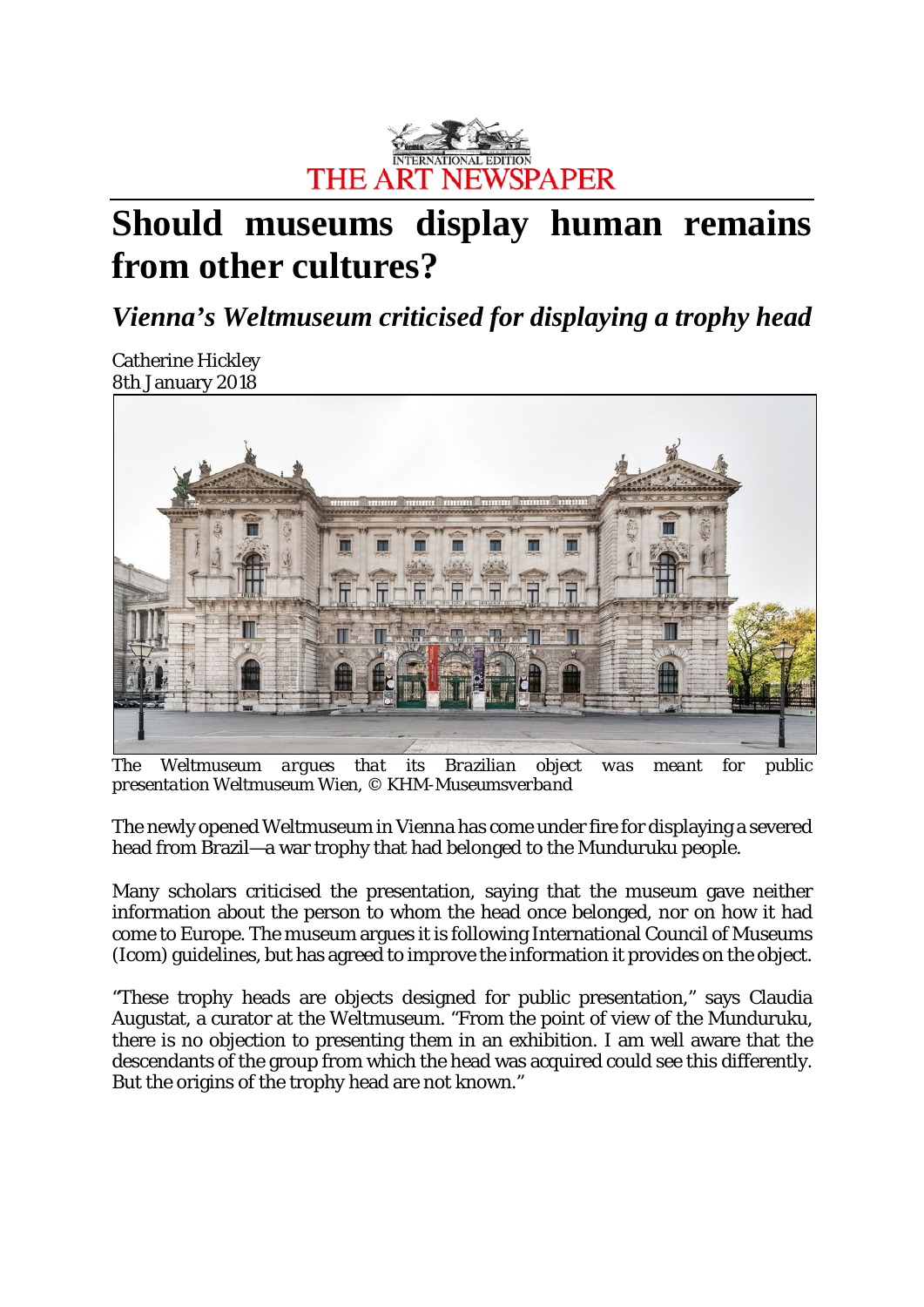

*The Munduruku war prize in the Austrian museum Wolfgang Sauber, Museum of Ethnology (Vienna).*

The uproar comes as the issue of scalps, shrunken heads, mummies, flutes made of human bones and other human remains in modern collections gains prominence in the German-speaking world, where universities and museums have large stores of such items, much of it shipped home by 19th-century explorers, race researchers and anthropologists. The issue is often treated in the context of a wider debate on how the colonial past is reflected in museums.

The discussion in Germany and Austria follows similar debates in France and the UK over the past 15 years, sparked by a rise in the number of demands for the return of human remains to their communities of origin, usually non-European and often former colonies.

In its 2004 ethics code, Icom included a call for museums to show respect and sensitivity in presenting human remains and in handling restitution requests. But what exactly does that mean? As the case of the disembodied head at the Weltmuseum reveals, it is open to interpretation.